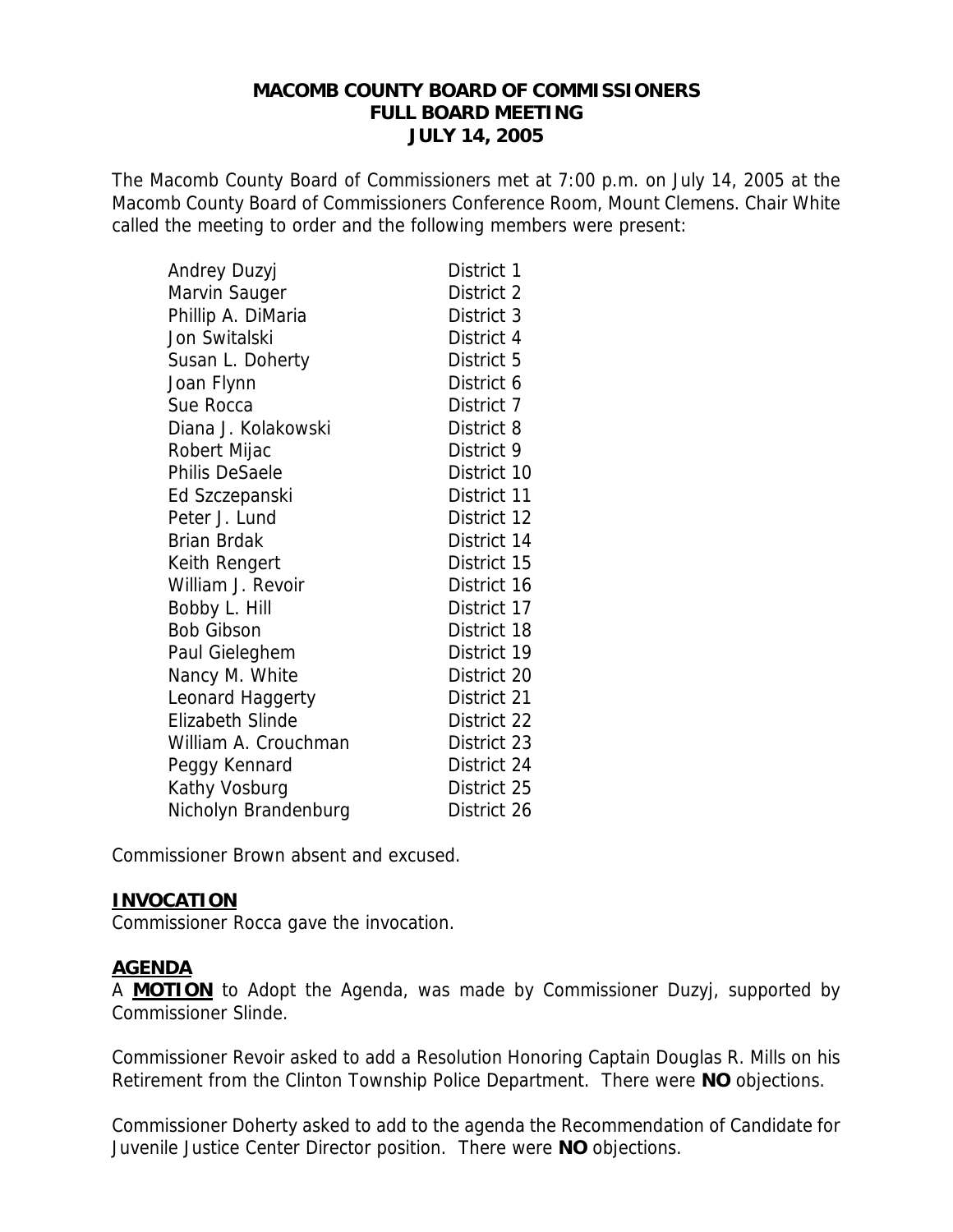# **THE MOTION TO ADOPT THE AGENDA AS AMENDED CARRIED.**

# **MINUTES**

A **MOTION** to approve the minutes dated June 16, 2005 was made by Commissioner Haggerty, supported by Commissioner Szczepanski, and the **MOTION CARRIED.**

#### **PRESENTATION**

Commissioners Switalski, Flynn, Duzyj, Sauger, Doherty and Slinde presented Resolution for the Building Committee of the City of Warren Veterans Memorial.

#### **POINT OF PERSONAL PRIVILEGE**

Chair White recognized Commissioner Diana Kolakowski for receiving the Regional Ambassador Award from Southeast Michigan Council of Governments. This award is given annually by SEMCOG to those who continue to make southeast Michigan a better place to live and raise a family. Congratulations to Commissioner Kolakowski.

Chair White recognized and thanked employees Lynn Arnott-Bryks and Polly Helzer for landscaping the outside of the Administration Building.

#### **PUBLIC PARTICIPATION**

#### **Pastor D. L. Bradley, 22645 Quinn Road, Clinton Township**

Spoke regarding the hiring practices and the position of Director, Office of Public Affairs.

# **Sue Jesion, 21308 Raymond, St. Clair Shores, and Precinct Delegate**

Concerned about the accusations made by the previous speaker. Would like to see a peaceful resolution to the problems in this county. Willing to form a coalition and write a proposal on how this should be done.

#### **Gloria Haller, 260 Cass, Mt. Clemens**

Indicated she filed a complaint with the EEOC. She has applied thirty times for a job and never has gotten a response.

#### **James Goldwater, 19346 Brandt, Roseville**

Indicated nepotism runs rapid in Roseville. Would like it to be made known who has accepted gifts from potential contractors. Asked Commissioner Haggerty to go to the next Roseville City Council meeting and help him get approval to erect a flagpole in his front yard.

# **John Eddings, 20535 Rutherford, Detroit, Ombudsman, Macomb County**

Spoke about his position with Macomb County. Also commented on a newspaper article.

#### **Gordon Colter, 35687 Cathedral, Sterling Heights Donald Lobsinger, 26900 Taylor, St. Clair Shores Gregory Murray, 20 ½ Eldredge, Mt. Clemens**

All spoke about the Ombudsman position, Director of Juvenile Justice Center and the issues of racism, nepotism, and cronyism.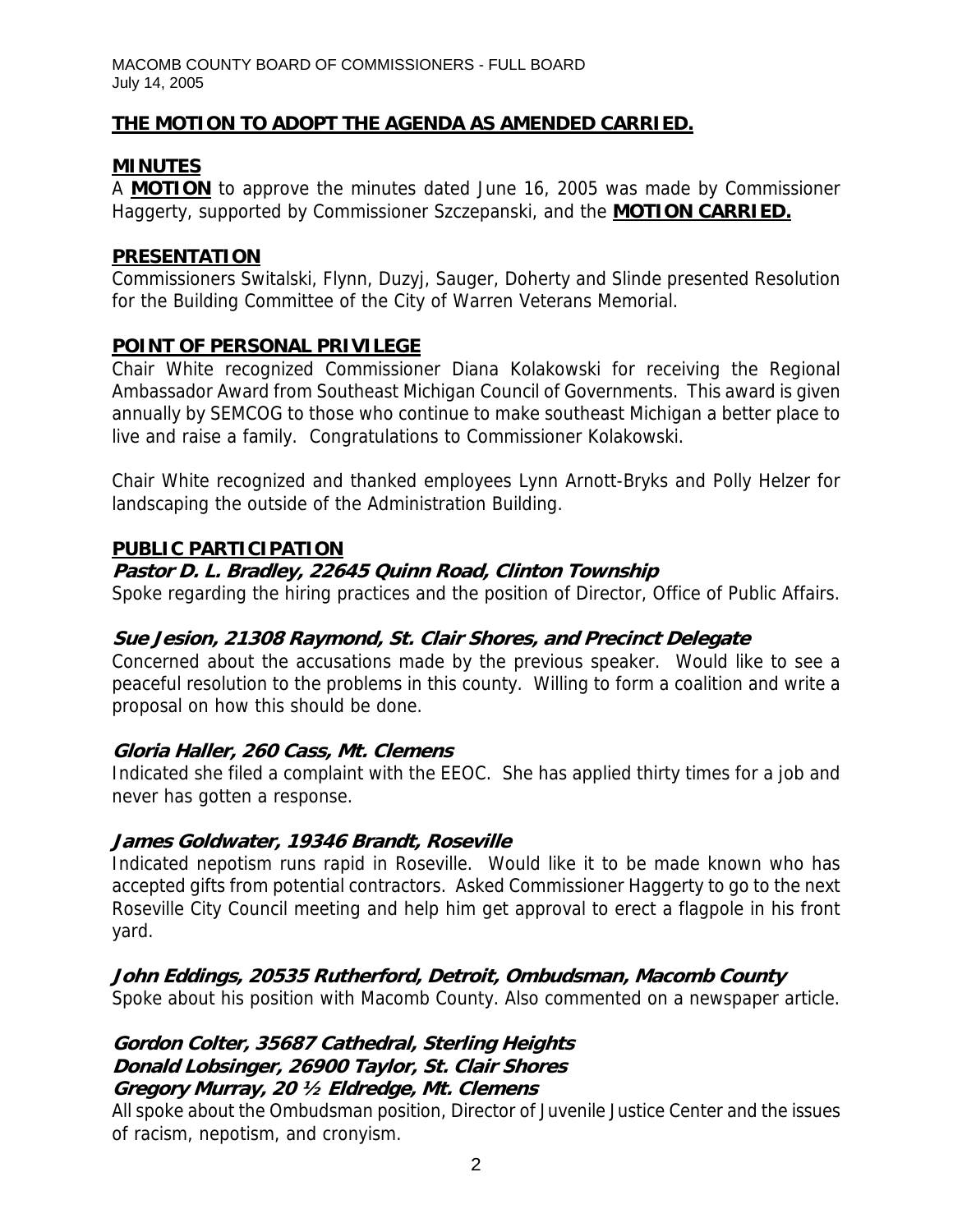#### **COMMITTEE REPORTS SENIOR CITIZENS COMMITTEE – July 5, 2005**

The Clerk read the recommendation from the Senior Citizens Committee and a **MOTION** was made by Chairperson Gibson, supported by Vice-Chairperson Rocca, to adopt the committee recommendation.

Commissioner DeSaele asked her **NO** vote from committee be recorded and carried forward. There were **NO** objections.

1. ACCEPT THE AREA AGENCY ON AGING 1-B FY 2006 ANNUAL IMPLEMENTATION PLAN.

**THE MOTION CARRIED,** With Commissioners DeSaele and Brandenburg voting **NO**.

# **PLANNING AND ECONOMIC DEVELOPMENT COMMITTEE – July 6, 2005**

The Clerk read the recommendation from the Planning and Economic Development Committee and a **MOTION** was made by Chairperson Vosburg, supported by Vice-Chair Duzyj, to adopt the committee recommendation.

1. APPROVE AND AUTHORIZE SUBMITTAL OF THE MACOMB URBAN COUNTY CONSOLIDATED PLAN ONE YEAR EXTENSION THROUGH PY 2005, AND THE 2005 ANNUAL ACTION PLAN FOR HOUSING AND COMMUNITY DEVELOPMENT.

# **THE MOTION CARRIED.**

# **OPERATIONAL SERVICES COMMITTEE – July 6, 2005**

The Clerk read the recommendations from the Operational Services Committee and a **MOTION** was made by Chairperson Hill, supported by Vice-Chairperson Kennard, to adopt the committee recommendations.

Commissioner Revoir asked to separate Motion #2. There were **NO** objections.

Commissioner Brandenburg asked to separate Motions #1 and #4. There were **NO** objections.

A vote was taken on the following:

- 3. APPROVE CHANGE ORDER NUMBER 12 AS SUBMITTED BY THE ARCHITECT, EDMUND LONDON & ASSOCIATES, INC., IN THE AMOUNT OF \$43,369.00, FOR THE MARTHA T. BERRY MEDICAL CARE FACILITY; FUNDS ARE AVAILABLE IN THE CAPITAL BUDGET.
- 5. AUTHORIZE THE BOARD CHAIR TO SIGN THE MACOMB ORCHARD TRAIL COMMISSION LICENSE AGREEMENT WITH MICHIGAN CONSOLIDATED GAS (WASHINGTON 10 STORAGE PARTNERSHIP).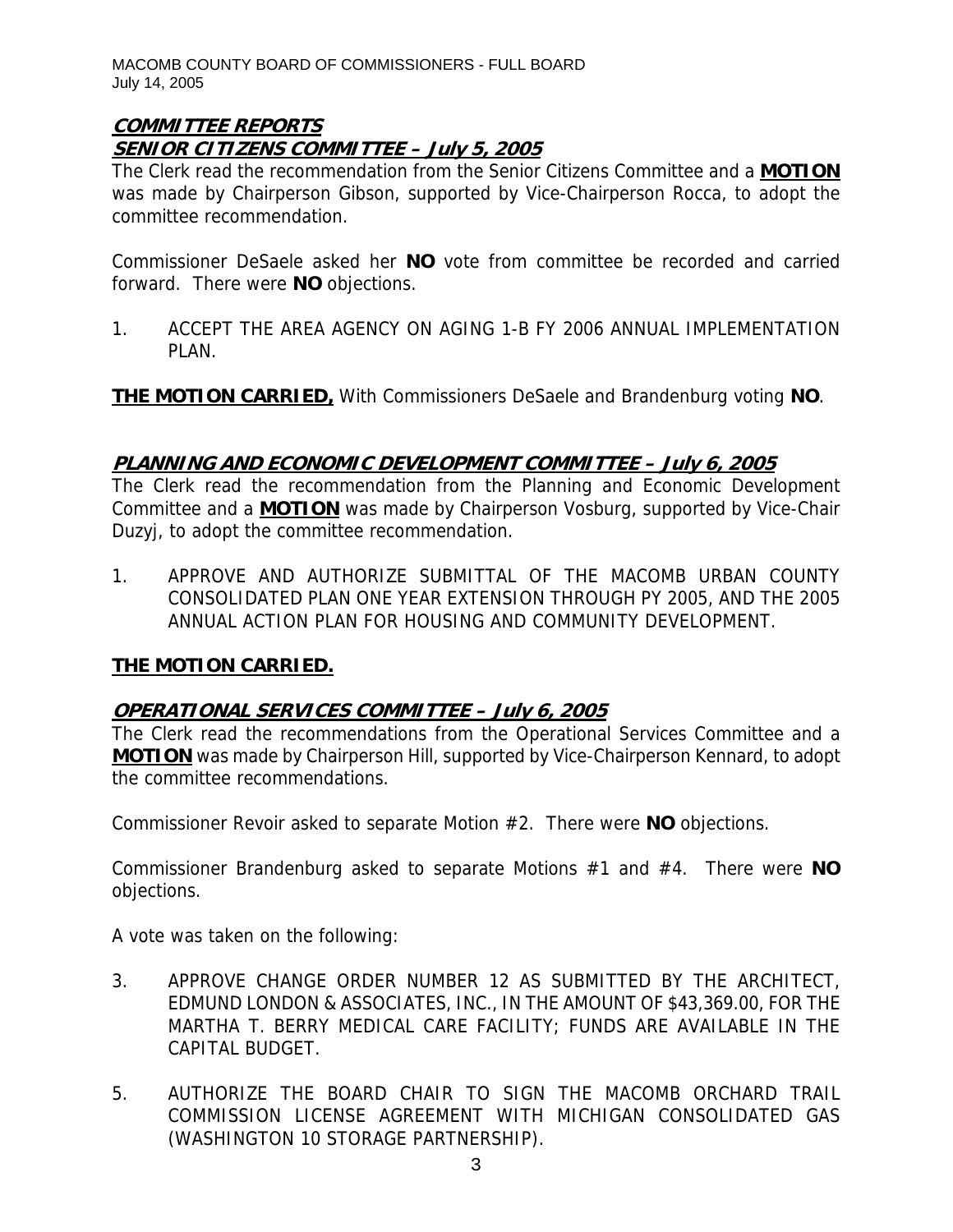# **THE MOTION CARRIED**

# **SEPARATED MOTION**

1. GRANT THE SEWER EASEMENT ACROSS THE FRONTAGE OF COUNTY OWNED PROPERTY LOCATED ON 33 MILE ROAD BETWEEN POWELL AND McKAY ROADS IN THE TOWNSHIP OF BRUCE  $(42^{ND}$  DISTRICT COURT – DIVISION I).

Commissioner Brandenburg put forth questions to Lynn Arnott-Bryks regarding tap in fees.

#### **THE MOTION CARRIED.**

#### **SEPARATED MOTION**

2. AUTHORIZE PAYMENT FOR THE WORK PERFORMED AS FOLLOWS:

| COUNTY BUILDING<br>INTERIOR RENOVATIONS  | EDMUND LONDON & ASSOC.  | \$14.237.35 |
|------------------------------------------|-------------------------|-------------|
| MARTHA T. BERRY                          | ELLISDON MICHIGAN, INC. | 245,478.94  |
| <b>JUVENILE JUSTICE</b><br><b>CENTER</b> | PROJECT CONTROL SYSTEMS | 860,100.00  |
| PUBLIC WORKS BLDG.                       | WAKELY ASSOCIATES, INC. | 3.920.70    |

FURTHER, FUNDS ARE AVAILABLE IN THE CAPITAL BUDGET.

Commissioner Revoir put forth questions to Lynn Arnott-Bryks.

# **THE MOTION CARRIED.**

# **SEPARATED MOTION**

4, AUTHORIZE THE BOARD CHAIR TO SIGN THE AGREEMENT WITH ARMADA GRAIN COMPANY.

Commissoner Brandenburg questioned Dave Diegel regarding the parking for the trail.

# **THE MOTION CARRIED.**

# **JUSTICE AND PUBLIC SAFETY COMMITTEE – July 7, 2005**

The Clerk read the recommendation from the Justice and Public Safety Committee and a **MOTION** was made by Chairperson Rengert, supported by Vice-Chairperson Brdak, to adopt the committee recommendation.

1. ACCEPT OFFICE OF HIGHWAY SAFETY & PLANNING GRANT FUNDS IN THE AMOUNT OF \$20,000.00 TO PURCHASE EQUIPMENT TO ENHANCE THE SHERIFF'S DEPARTMENT TRAFFIC ENFORCEMENT EFFORT UTILIZING A COUNTY APPROVED VENDOR (KUSTOM SIGNALS) AT NO COST TO THE COUNTY.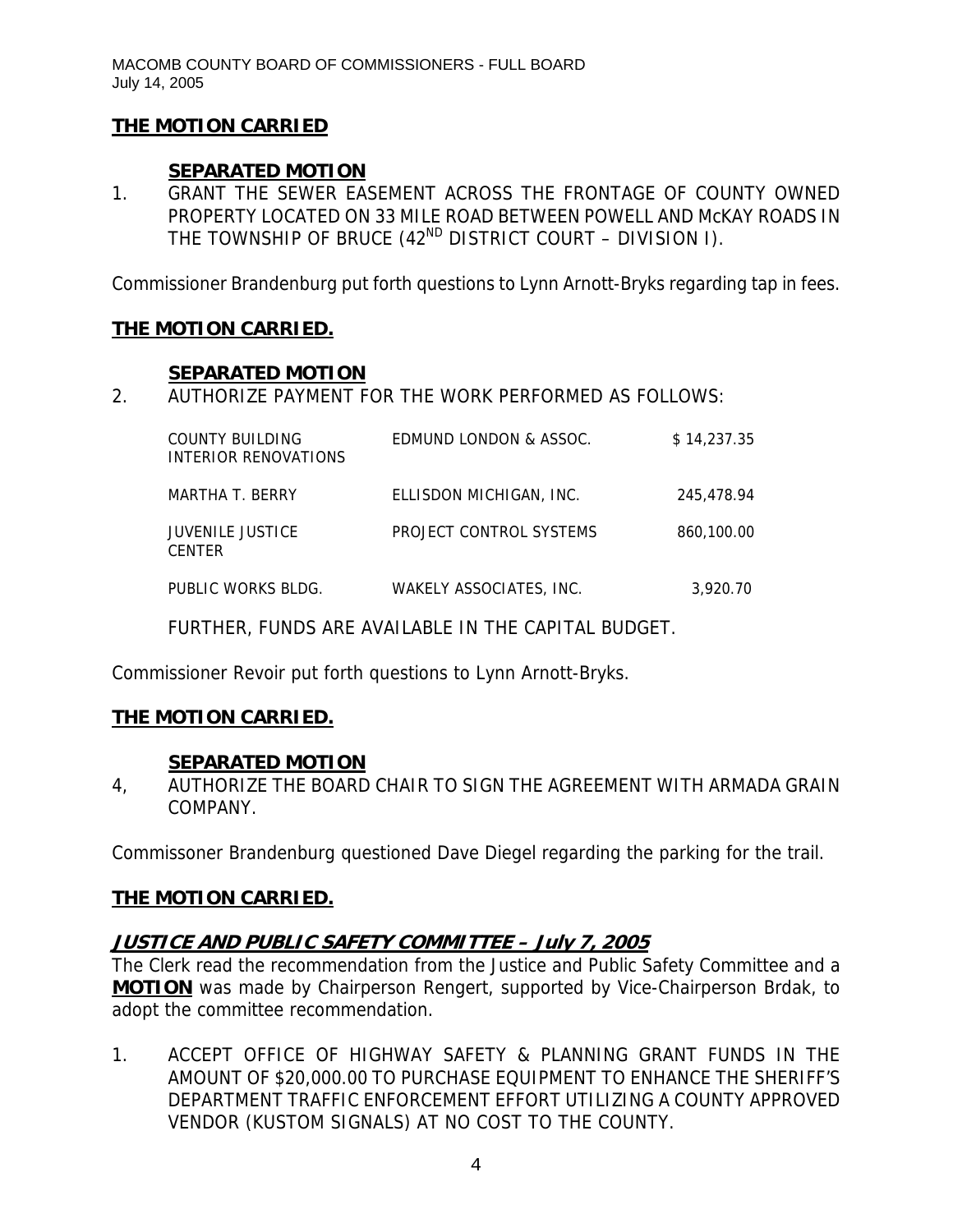# **ADDED AGENDA ITEM – RECOMMENDATION OF CANDIDATE FOR JUVENILE JUSTICE CENTER DIRECTOR POSITION**

- a. A MOTION WAS MADE BY COMMISSIONER SLINDE, SUPPORTED BY COMMISSIONER SAUGER, THAT A CONDITIONAL RECOMMENDATION BE MADE FOR MR. DONALD NITZ PENDING THE OUTCOME OF A BACKGROUND INVESTIGATION, **AND THE MOTION CARRIED.**
- b. A MOTION WAS MADE BY COMMISSIONER VOSBURG, SUPPORTED BY COMMISSIONER LUND, THAT IN THE EVENT DONALD NITZ DECLINES THE POSITION, AN OFFER BE MADE TO MR. CHARLES SEIDELMAN, **AND THE MOTION CARRIED.**
- c. A MOTION WAS MADE BY COMMISSIONER LUND, SUPPORTED BY COMMISSIONER VOSBURG, THAT IN THE EVENT THE FIRST TWO SELECTED CANDIDATES ARE UNABLE TO ACCEPT THE POSITION OR DO NOT PASS THE BACKGROUND INVESTIGATION, THAT THE AD HOC COMMITTEE RECONVENE, **AND THE MOTION CARRIED.**

#### **LEGISLATIVE AND ADMINISTRATIVE SERVICES COMMITTEE – July 7, 2005** The Clerk read the recommendation from the Legislative and Administrative Services

Committee and a **MOTION** was made by Chairperson Lund, supported by Vice-Chairperson Switalski, to adopt the committee recommendation.

1. APPROVE THE FOLLOWING MISCELLANEOUS DEPARTMENT REQUEST:

ONE DIGITAL PROJECTOR FOR MSU EXTENSION AT A COST NOT TO EXCEED \$1,644.00; FUNDING IS AVAILABLE IN THE MSU EXTENSION – 4-H-NATURE GRANT.

# **THE MOTION CARRIED**.

# **HEALTH SERVICES COMMITTEE – July 8, 2005**

The Clerk read the recommendations from the Health Services Committee and a **MOTION** was made by Chairperson Gieleghem, supported by Commissioner Brdak, to adopt the committee recommendations.

Chair White separated Motion #3. There were **NO** objections.

- 1. RECOGNIZE THE IMPORTANCE OF THE BOARD OF COMMISSIONERS FINANCIAL SUPPORT OF THE LAKE ST. CLAIR ASSESSMENT PROGRAM AND REQUEST THAT IT CONTINUE.
- 2. APPROVE A MODIFICATION IN THE FEE CHARGED BY THE HEALTH DEPARTMENT FOR LATE SUBMISSION OF FIXED FOOD SERVICE LICENSE APPLICATIONS.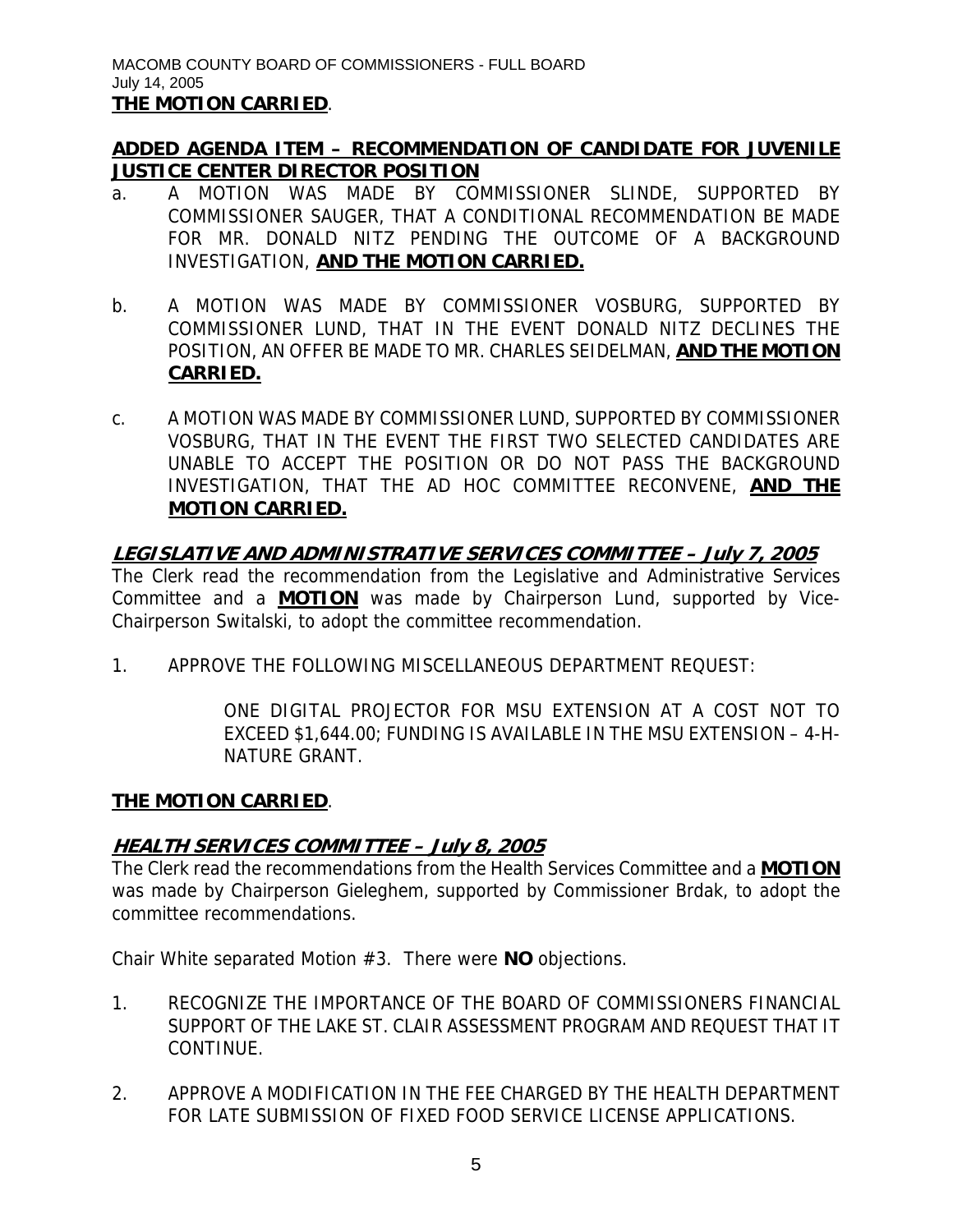4. APPROVE CHANGE ORDER #2, IN THE AMOUNT OF \$19,400.00, IN THE COUNTY'S AGREEMENT WITH TETRA TECH EM, INC., FOR DATA COORDINATION AND QUALITY CONTROL SERVICES.

#### **THE MOTION CARRIED.**

#### **SEPARATED MOTION**

3. APPROVE AN INCREASE IN THE MACOMB COUNTY PORTION OF THE CAMPGROUND INSPECTION FEE FROM THE CURRENT \$25.00 TO \$75.00.

A **MOTION TO REFER** BACK TO COMMITTEE WAS MADE BY COMMISSIONER BRANDENBURG, SUPPORTED BY COMMISSIONER FLYNN.

A discussion ensued.

A vote was taken on the **MOTION TO REFER** AND THE **MOTION WAS DEFEATED.**

**THE MOTION CARRIED,** with Commissioner Brandenburg voting **NO**.

#### **RULES COMMITTEE – July 8, 2005**

The Clerk read the recommendations from the Rules Committee and a **MOTION** was made by Chairperson Kennard, supported by Vice-Chairperson Szczepanski, to adopt the committee recommendations.

Commissioner Switalski asked to separate Motion #2. There were **NO** objections.

A **MOTION TO AMEND** to add the words **FULL BOARD** was made by Commissioner Brandenburg, supported by Commissioner Mijac, and the **MOTION CARRIED**.

A vote was taken on the **MOTION AS AMENDED:**

1. APPROVE AMENDMENT TO RULE IV – INITIAL ROLL CALL TO ADD A NEW SUBPARAGRAPH, WHICH WOULD READ AS FOLLOWS: "IF A COMMISSIONER IS PRESENT AT THE **FULL BOARD** MEETING, BUT DID NOT ANSWSER THE INITIAL ROLL CALL, THE MINUTES OF THE **FULL BOARD** MEETING SHALL STATE THAT THE COMMISSIONER WAS PRESENT AT THE **FULL BOARD** MEETING, BUT DID NOT ANSWER THE ROLL CALL." FURTHER, IN THE EVENT THAT SUCH AN AMENDMENT TO THE RULE IS ADOPTED, THE BALANCE OF THE SUBRULES SHALL HAVE THEIR LETTERS CHANGED AS APPROPRIATE, AND THE **MOTION CARRIED.**

# **SEPARATED MOTION**

2. APPROVE AMENDMENTS TO RULE XII AND VII REGARDING ESTABLISHMENT OF A STANDING COMMITTEE ON GOVERNMENTAL ETHICS TO REVIEW THE CURRENT ETHICS POLICY AND RECOMMEND ANY CHANGES TO THE BOARD OF COMMISSIONERS. FURTHER, THE MEMBERSHIP SHALL CONSIST OF 12 MEMBERS; 6 REPUBLICANS AND 6 DEMOCRATS.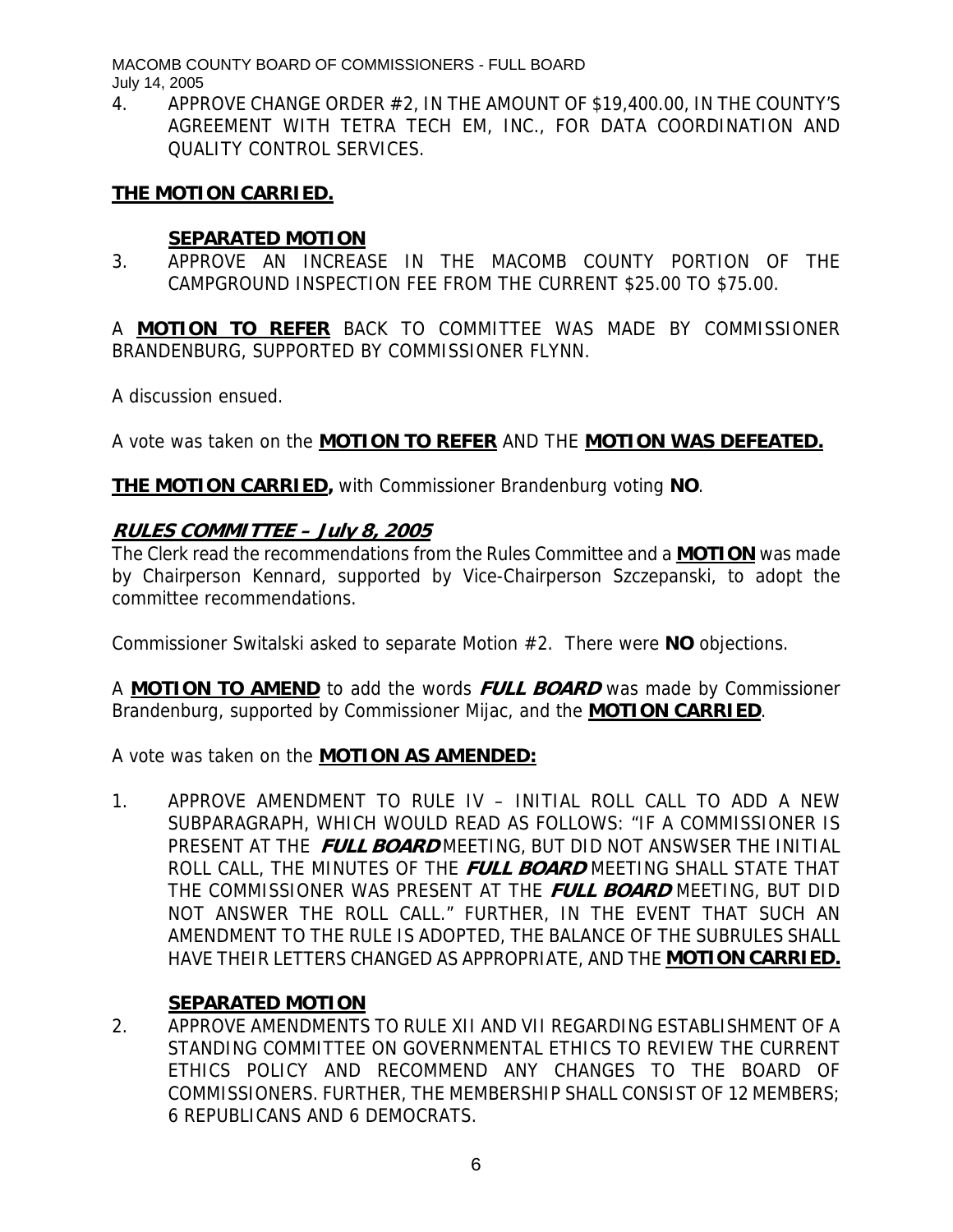A **FRIENDLY AMENDMENT** was made by Commissioner Switalski, supported by Commissioner Kennard, to change the membership number from 12 to 6 members; 3 Republicans and 3 Democrats.

A lengthy discussion ensued.

A vote was taken on the **FRIENDLY AMENDMENT**, and the **MOTION CARRIED**, with Commissioner Lund, DeSaele, Rocca, Szczepanski, Revoir and Brandenburg voting **NO**.

2. APPROVE AMENDMENTS TO RULE XII AND VII REGARDING ESTABLISHMENT OF A STANDING COMMITTEE ON GOVERNMENTAL ETHICS TO REVIEW THE CURRENT ETHICS POLICY AND RECOMMEND ANY CHANGES TO THE BOARD OF COMMISSIONERS. FURTHER, THE MEMBERSHIP SHALL CONSIST OF **6 MEMBERS; 3 REPUBLICANS AND 3 DEMOCRATS.** 

# A **MOTION TO AMEND AND TO ESTABLISH AD HOC COMMITTEE INSTEAD OF A STANDING COMMITTEE** to review and revise the code of ethics and produce policies and procedures on county ethics, supported by Commissioner DeSaele.

A very lengthy discussion ensued.

#### **ROLL CALL VOTE ON THE AMENDMENT**

|                    | <b>YES</b> | NΟ |
|--------------------|------------|----|
| <b>BRANDENBURG</b> | χ          |    |
| <b>BRDAK</b>       |            | Χ  |
| <b>BROWN</b>       | absent     |    |
| CROUCHMAN          |            | x  |
| <b>DESAELE</b>     | Χ          |    |
| DI MARIA           |            | Χ  |
| <b>DOHERTY</b>     |            | X  |
| <b>DUZYJ</b>       |            | X  |
| <b>FLYNN</b>       |            | X  |
| <b>GIBSON</b>      |            | X  |
| <b>GIELEGHEM</b>   |            | X  |
| <b>HAGGERTY</b>    |            | X  |
| <b>HILL</b>        |            | X  |
| <b>KENNARD</b>     |            | Χ  |
| <b>KOLAKOWSKI</b>  | Χ          |    |
| LUND               | X          |    |
| <b>MIJAC</b>       |            | Χ  |
| <b>RENGERT</b>     | Χ          |    |
| <b>REVOIR</b>      | X          |    |
| <b>ROCCA</b>       | Χ          |    |
| <b>SAUGER</b>      |            | χ  |
| <b>SLINDE</b>      |            | X  |
| <b>SWITALSKI</b>   |            | Χ  |
|                    |            |    |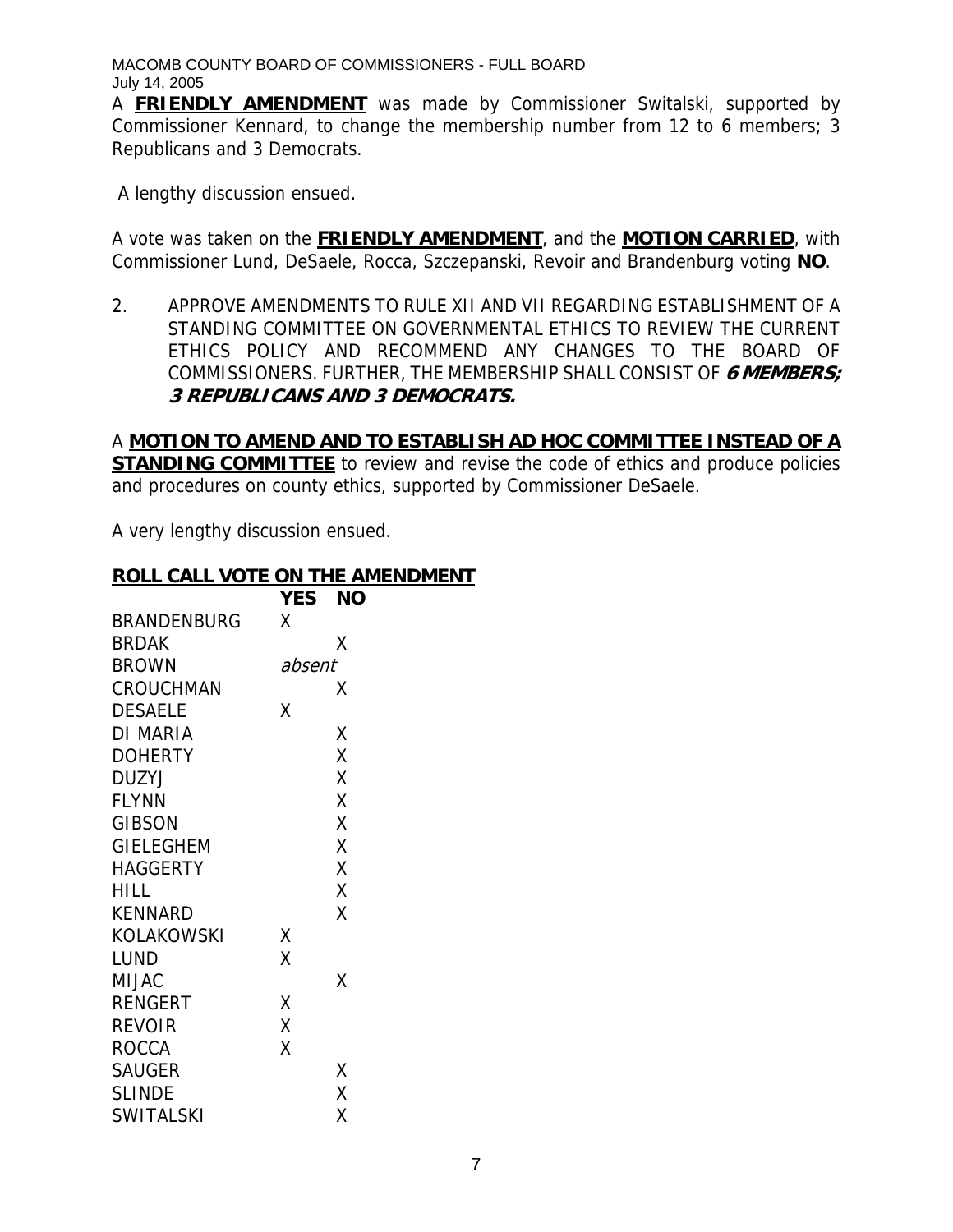MACOMB COUNTY BOARD OF COMMISSIONERS - FULL BOARD July 14, 2005 SZCZEPANSKI X VOSBURG X WHITE X **TOTAL 9 16** 

#### **THE MOTION TO AMEND FAILED**.

#### **ROLL CALL VOTE ON THE ORIGINAL MOTION**

|                    | <b>YES</b> | ΝO |
|--------------------|------------|----|
| <b>BRANDENBURG</b> |            | X  |
| <b>BRDAK</b>       | Χ          |    |
| <b>BROWN</b>       | absent     |    |
| CROUCHMAN          | Χ          |    |
| <b>DESAELE</b>     | Χ          |    |
| DI MARIA           | X          |    |
| <b>DOHERTY</b>     | X          |    |
| DUZYJ              | Χ          |    |
| <b>FLYNN</b>       | X          |    |
| <b>GIBSON</b>      | X          |    |
| <b>GIELEGHEM</b>   | X          |    |
| HAGGERTY           | X          |    |
| HILL               | X          |    |
| KENNARD            | X          |    |
| KOLAKOWSKI         | X          |    |
| LUND               | Χ          |    |
| MIJAC              | X          |    |
| <b>RENGERT</b>     | X          |    |
| <b>REVOIR</b>      | X          |    |
| <b>ROCCA</b>       | X          |    |
| <b>SAUGER</b>      | Χ          |    |
| <b>SLINDE</b>      | X          |    |
| <b>SWITALSKI</b>   | X          |    |
| <b>SZCZEPANSKI</b> | X          |    |
| <b>VOSBURG</b>     | Χ          |    |
| <b>WHITE</b>       | Χ          |    |
| <b>TOTAL</b>       | 24         | 1  |

#### **THE MOTION PASSED.**

#### **PERSONNEL COMMITTEE – July 11, 2005**

The Clerk read the recommendations from the Personnel Committee and a **MOTION** was made by Chairperson Mijac, supported by Commissioner Brandenburg, to adopt the committee recommendations.

1. RECONFIRM THE FOLLOWING VACANCIES: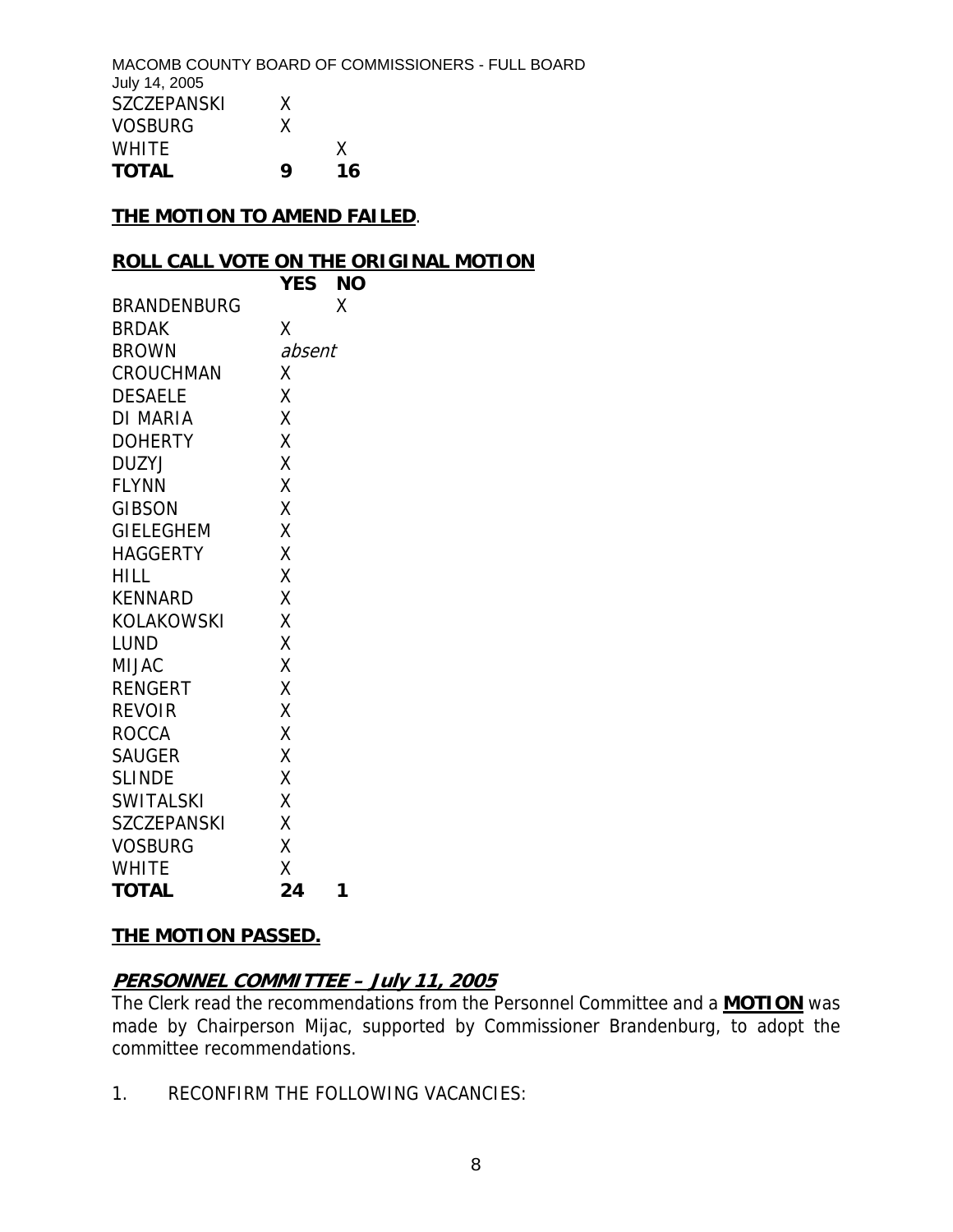1. (1) X-RAY TECHNICIAN/CLERK II HEALTH

- 3. (1) CHILD CARE FACILITY ATTENDANT JUVENILE JUSTICE CENTER
- 4. (2) NURSE AIDES MARTHA T. BERRY
- 5. (1) TEAM LEADER MARTHA T. BERRY

2. (1) PROJECT MANAGER INFORMATION TECHNOLOGY

- 2. APPROVE THE RECLASSIFICATION OF ONE PART-TIME WOMEN'S HEALTH NURSE PRACTITIONER POSITION TO ONE FULL-TIME WOMEN'S HEALTH NURSE PRACTITIONER IV POSITION.
- 3. APPROVE THE SALARY ADJUSTMENT FOR THE NEW BUDGETED POSITION OF ACCOUNTANT IN THE OFFICE OF PUBLIC WORKS.

#### **THE MOTION CARRIED**.

# **BUDGET COMMITTEE – July 12, 2005**

The Clerk read the recommendations from the Budget Committee and a **MOTION** was made by Chairperson Kolakowski, supported by Vice-Chairperson Revoir, to adopt the committee recommendations.

- 1. APPROVE THE PURCHASE OF EQUIPMENT NECESSARY TO OUTFIT ONE MARINE PATROL BOAT WITH A FIRE PUMP FROM CIRCLE K FIRE IN MIDLAND, MICHIGAN. THE COST TO OUTFIT ONE PATROL BOAT WITH THE RECOMMENDED PUMP AND FIRE FIGHTING HOSES/NOZZLES IS APPROXIMATELY \$7,490.00. FUNDING IS AVAILABLE IN THE CONTINGENCY ACCOUNT.
- 2. AUTHORIZE MR. DIEGEL TO ENGAGE THE SERVICES OF A PROFESSIONAL REAL ESTATE BROKER IN THE HELPING OF THE LEASING OF PROPERTY LOCATED AT 77 SOUTH MAIN STREET (BANK PROPERTY).

# **THE MOTION CARRIED.**

# **FINANCE COMMITTEE – July 13, 2005**

The Clerk read the recommendations from the Finance Committee and a **MOTION** was made by Chairperson Slinde, supported by Vice-Chairperson DiMaria, to adopt the committee recommendations.

Commissioner Brandenburg asked to separate Motion #1. There were **NO** objections.

A vote was taken on the following:

2. APPROVE RETENTION OF OUR ACTUARY GABRIEL ROEDER, SMITH & COMPANY TO PERFORM A REQUIRED ATTESTATION OF ACTUARIAL EQUIVALENCE OF THE COUNTY'S RETIREE DRUG PLAN; AN ACTUARY STUDY IS NECESSARY IN ORDER FOR THE COUNTY TO PARTICIPATE IN THE MEDICARE PRESCRIPTION DRUG PART D. SUBSIDY; IF QUALIFED, THE COUNTY MAY CAPTURE UP TO 28 PERCENT OF THE COST OF OUR QUALIFIED RETIREES MEDICARE DRUG COVERAGE FROM THIS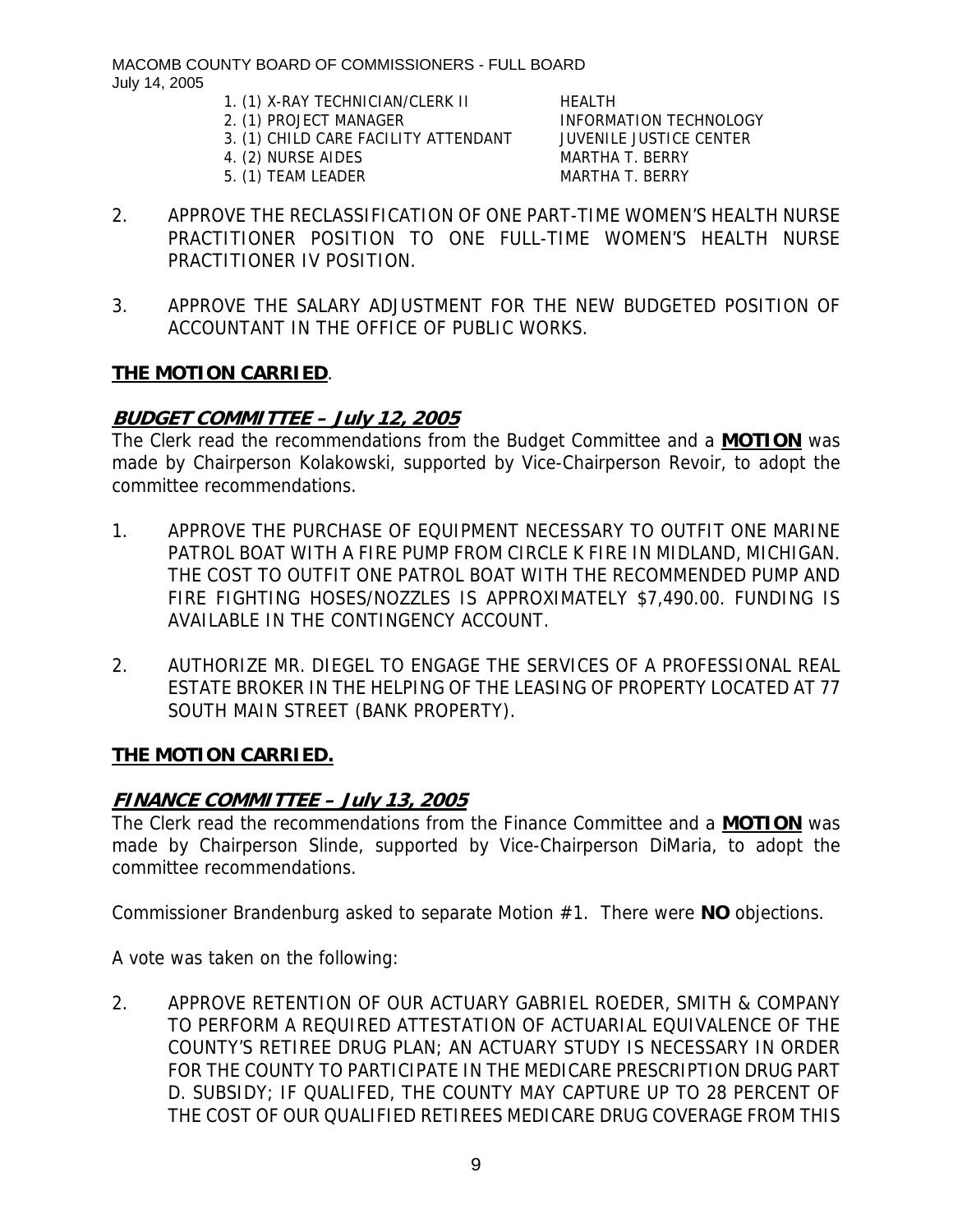> FEDERAL SUBSIDY; THE COST OF THIS STUDY IS ESTIMATED NOT TO EXCEED \$5,000, WITH FUNDS AVAILABLE IN THE 2005 CONTINGENCY ACCOUNT.

#### **THE MOTION CARRIED.**

#### **SEPARATED MOTION**

1. APPROVE THE MONTHLY BILLS (WITH CORRECTIONS, DELETIONS AND/OR ADDENDA) AND AUTHORIZE PAYMENT; FURTHER, TO APROVE THE PAYROLL IN THE TOTAL AMOUNT OF \$9,893,725.63 WITH NECESSARY MODIFICATIONS TO THE APPROPRIATIONS.

Commissioner Brandenburg asked her **NO** votes from committee on the following bills be recorded: SEMCOG; Page 239; Canoe for \$900.00 and Notary Fees of \$20.00 for Board Office. There were **NO** objections.

#### **RESOLUTIONS/TRIBUTES**

A **MOTION** was made by Commissioner Vosburg, supported by Commissioner Duzyj, to adopt the Resolutions and Tributes in their entirety.

Commissioner Kennard asked to add Commissioners Slinde, Brandenburg and Flynn to Resolution 10f (05-74). There were **NO** objections.

Commissioners Brandenburg and DeSaele asked their **NO** votes be recorded on Resolution 10a (05-78).

10 Res. No. 05-78 Approving FY 2006 Annual Implementation Plan of the Area Agency on Aging 1-B (offered on behalf of Board; recommended by Senior Citizens Committee on 7/5/05) Res. No. 05-75 Honoring Janice Ross and John Ross for their Contribution for Park Amenities along Macomb Orchard Trail (offered by Board Chair; recommended by PED Committee on 7/6/05) Res. No. 05-77 Commending Nancy Bourgeois Upon Her Retirement as city Manager/Clerk for City of Center Line (offered by Sauger; recommended by Personnel Committee on 7/11/05) Res. No. 05-79 Commending City of Utica for being Designated a Cool city (offered by DeSaele; recommended by Budget Committee on 7/12/05) Res. No. 05-73 Commending Ryan Piekarski – Eagle Scout (Offered by Brandenburg and Vosburg; recommended by Finance Committee on 7/13/05) Res. No. 05-74 Tribute to Robin Dumas (offered by Kennard, Add Slinde, Brandenburg and Flynn; recommended by Finance Committee on 7/13/05)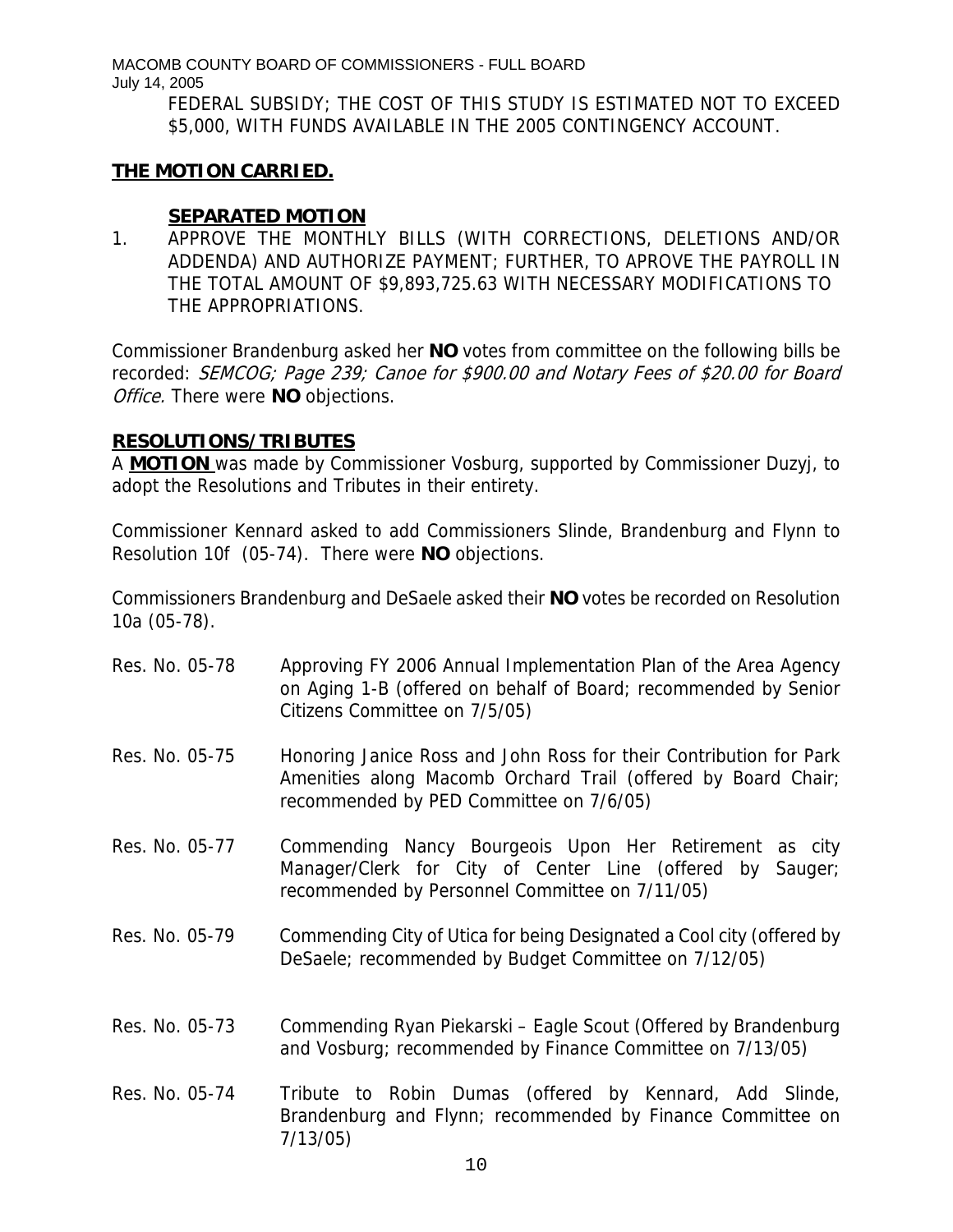- Res. No. 05-76 Honoring William Martin on His Retirement from Bruce-Romeo Fire Department (offered by Brown; recommended by Finance Committee on 7/13/05)
- Res. No. 05-80 Honoring Captain Douglas Mills on his Retirement from the Clinton Township Police Department (offered by Revoir; Add Gibson, Gielegham, Hill and White; recommended at Full Board 7/14/05)

# **THE MOTION CARRIED.**

# **ITEM WAIVED BY COMMUNITY SRVICES COMMITTEE CHAIR:**

A **MOTION** WAS MADE BY COMMISSIONER DOHERTY, SUPPORT BY COMMISSIONER BRDAK; TO ACCEPT THE FOLLOWING ITEMS IN THEIR ENTIRETY:

- a) AUTHORIZE MACOMB MSU EXTENSION TO ACCEPT FUNDS FROM MACOMB COUNTY 4H PROUD EQUESTRIAN PROGRAM COMMITTEE FOR THERAPEUTIC RIDING PROGRAM; AND
- b) AUTHORIZE MACOMB MSU EXTENSION TO ACCEPT FUNDS FROM MSU EXTENSION TO CONTINUE SUPPORT OF HOME HORTICULTURE PROGRAM; AND
- c) AUTHORIZE MACOMB MSU EXTENSION TO ACCEPT FUNDS FROM THE UNITED WAY FOR SOUTHEASTERN MICHIGAN FOR 2005 EARLY CHILDHOOD HOME-BASE LITERACY SERVICES PILOT.

# **THE MOTION CARRIED.**

#### **APPOINTEMENTS**

# a) **ECONOMIC DEVELOPMENT CORPORATION**

A **MOTION** was made by Commissioner Hill, supported by Commissioner Brdak, to appoint Grace Shore to the Economic Development Corporation Committee for a term beginning August 1, 2005 and expiring on July 31, 2009, and the **MOTION CARRIED.**

# b) **VETERANS AFFAIRS COMMISSION**

A **MOTION** was made by Commissioner Brandenburg, supported by Commissioner Duzyj, to appoint Nick Lapajenko to the Veterans Affairs Burial Commission for a term beginning August 1, 2005 and expiring July 31, 2008, and the **MOTION CARRIED.**

#### **NEW BUSINESS**

Commissioner Brandenburg indicated Sheriff Hackel will start ticketing cars parked in the fire lane of the Administration building parking lot. She still feels that six parking spot should be reserved for officers obtaining warrants from the Prosecuting Attorney's Office.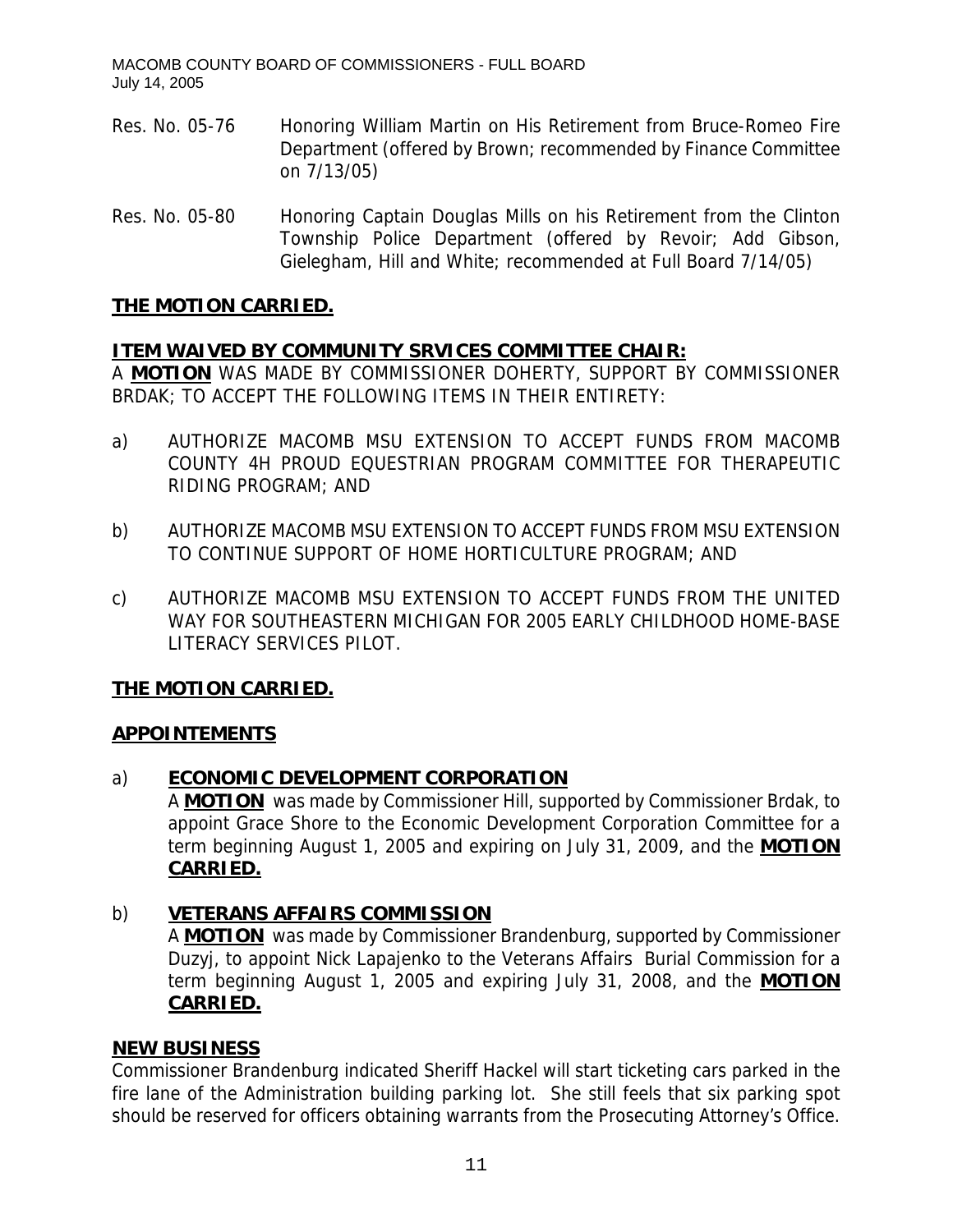Commissioner Kolakowski indicated that Mr. Lapajenko would have been here personally to thank the board for the appointment tonight except that he is recovering from surgery. He is very dedicated at serving the veterans.

#### **PUBLIC PARTICIPATION**

**Pastor D. L. Bradley, 22645 Quinn Road, Clinton Township Gregory Murray, 20 ½ Eldredge, Mt. Clemens James Goldwater, 19346 Brandt, Roseville Donald Lobsinger, 26900 Taylor, St. Clair Shores**  Reinterated their thoughts from the first Public Participation of the evening.

#### **ROLL CALL ATTENDANCE**

| Andrey Duzyj            | District 1  |
|-------------------------|-------------|
| Marvin Sauger           | District 2  |
| Phillip A. DiMaria      | District 3  |
| Jon Switalski           | District 4  |
| Susan L. Doherty        | District 5  |
| Joan Flynn              | District 6  |
| Sue Rocca               | District 7  |
| Diana J. Kolakowski     | District 8  |
| Robert Mijac            | District 9  |
| Philis DeSaele          | District 10 |
| Ed Szczepanski          | District 11 |
| Peter J. Lund           | District 12 |
| <b>Brian Brdak</b>      | District 14 |
| Keith Rengert           | District 15 |
| William J. Revoir       | District 16 |
| Bobby L. Hill           | District 17 |
| <b>Bob Gibson</b>       | District 18 |
| Paul Gieleghem          | District 19 |
| Nancy M. White          | District 20 |
| Leonard Haggerty        | District 21 |
| <b>Elizabeth Slinde</b> | District 22 |
| William A. Crouchman    | District 23 |
| Peggy Kennard           | District 24 |
| Kathy Vosburg           | District 25 |
| Nicholyn Brandenburg    | District 26 |

Commissioner Brown was absent and excused.

# **ADJOURNMENT**

A **MOTION** TO ADJOURN WAS MADE BY COMMISSIONER DUZYJ, SUPPORTED BY COMMISSIONER CROUCHMAN, AND THE **MOTION CARRIED.**